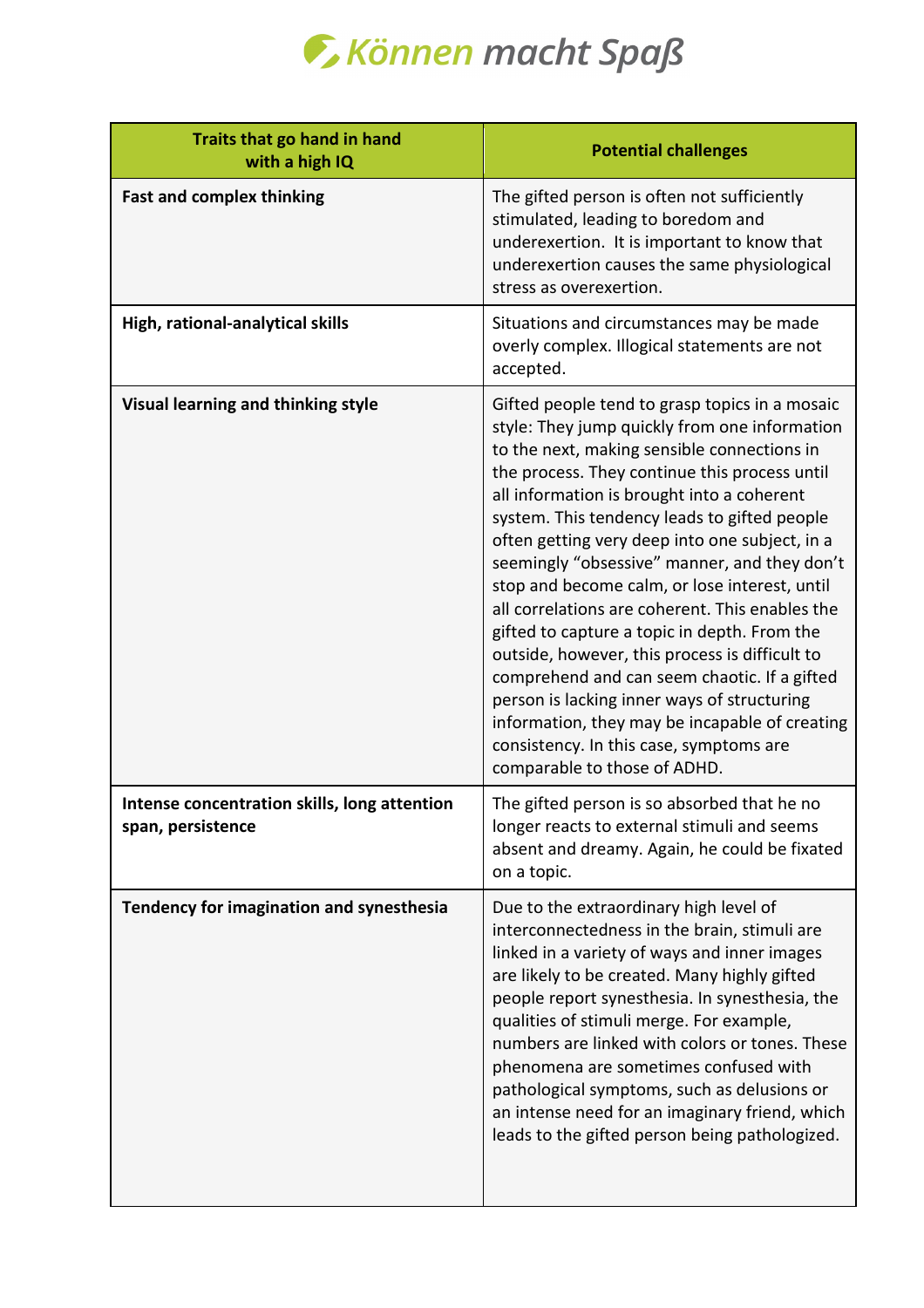| Searching for patterns and the ability of<br>abstraction | This can come with phenomena such as<br>compulsiveness, an insistence on being right<br>and rigid principles.                                                                                                                                                                                                                                                                                                                                                                                                                                                                                                                                      |
|----------------------------------------------------------|----------------------------------------------------------------------------------------------------------------------------------------------------------------------------------------------------------------------------------------------------------------------------------------------------------------------------------------------------------------------------------------------------------------------------------------------------------------------------------------------------------------------------------------------------------------------------------------------------------------------------------------------------|
| Divergent thinking/ creativity                           | This may result in the gifted person not being<br>understood, or even rejected, if their ideas are<br>too unusual or extensive.                                                                                                                                                                                                                                                                                                                                                                                                                                                                                                                    |
| Very good memory                                         | This can come with impatience and a rejection<br>of routine and can hinder the acquisition of<br>basic skills and learning strategies.                                                                                                                                                                                                                                                                                                                                                                                                                                                                                                             |
| Little need for practice                                 | As a result, some gifted people acquire little or<br>no skills or experience with respect to the<br>processes of learning. As with the rejection of<br>practice and routine, this makes it difficult to<br>acquire basic skills and learning strategies.                                                                                                                                                                                                                                                                                                                                                                                           |
| <b>High linguistic skills</b>                            | The gifted person may appear like a know-it-<br>all and is able to assert himself very well and<br>dominate conversations. He thus makes<br>himself unpopular and is avoided.<br>Additionally, the gifted person is often not<br>understood by peers, or understands simple<br>statements in a much more comprehensive<br>way, which leads to misunderstandings.<br>A gifted person's humor and jokes are often<br>very differentiated and therefore<br>misunderstood as well, which leaves the gifted<br>person feeling like an outsider.                                                                                                         |
| <b>Critical thinking</b>                                 | This can lead to overly frequent questioning,<br>which is uncomfortable or even exposing for<br>others. Some gifted people "take away the<br>magic" of well-intended situations or<br>interactions, criticize frequently and are often<br>unsatisfied. This can be frustrating for others.<br>Furthermore, critical thinking may lead to<br>existential questions. These questions might<br>be difficult to answer, even for older people,<br>and can go hand in hand with depressive<br>episodes. Sometimes, very young gifted<br>children encounter these questions and, as a<br>consequence, might develop intensive fears<br>and/or anxieties. |
| Thirst for knowledge, interest                           | There is a risk that the gifted person will<br>overtax himself and others.                                                                                                                                                                                                                                                                                                                                                                                                                                                                                                                                                                         |
| <b>Intrinsic motivation</b>                              | Their very own, inherent interest in<br>intellectual understanding can end in<br>perfectionism.                                                                                                                                                                                                                                                                                                                                                                                                                                                                                                                                                    |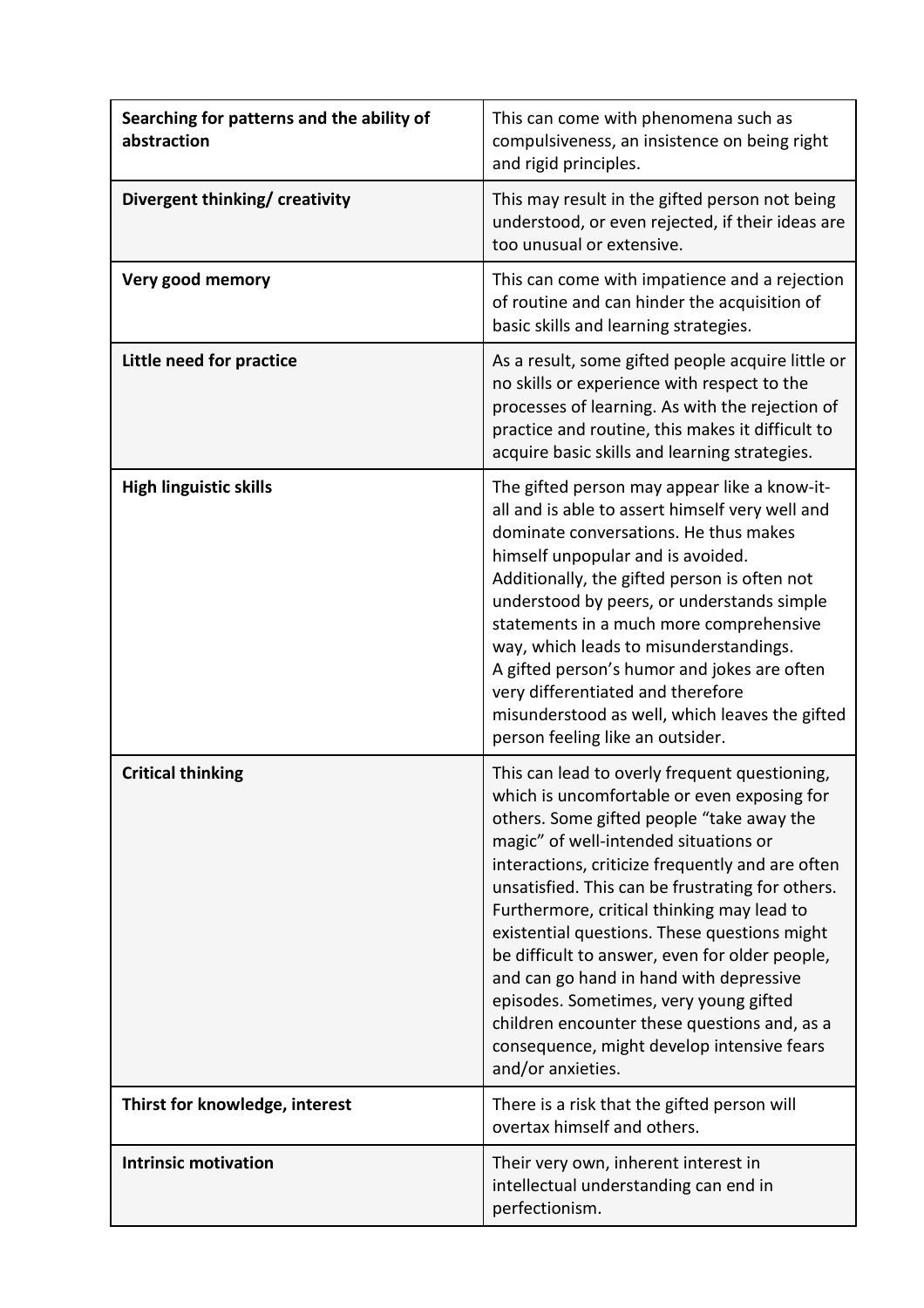| <b>Openness and independence</b> | The thirst for knowledge as well as the fast<br>and logical thinking often exceeds the<br>conventional framework. The gifted person is<br>likely to make independent judgements, little-<br>to uninfluenced by the norm, and is therefore<br>unconventional and non-conformist. This can<br>lead to difficulties with integration.                                                                                                                                                                                                                                                                                                                                                                                                                                                                                                                                                                                                                                    |
|----------------------------------|-----------------------------------------------------------------------------------------------------------------------------------------------------------------------------------------------------------------------------------------------------------------------------------------------------------------------------------------------------------------------------------------------------------------------------------------------------------------------------------------------------------------------------------------------------------------------------------------------------------------------------------------------------------------------------------------------------------------------------------------------------------------------------------------------------------------------------------------------------------------------------------------------------------------------------------------------------------------------|
| <b>High need for input</b>       | Since stimuli are processed faster, and<br>synapses tend to habituate faster, gifted<br>individuals often have a great "appetite for<br>stimulation" and can only feel relaxed and well<br>with sufficient input. It can be a challenge to<br>find the right dosage in the variety and<br>intensity of stimuli. It can be difficult for<br>interaction partners to sufficiently satisfy this<br>need for stimulation.                                                                                                                                                                                                                                                                                                                                                                                                                                                                                                                                                 |
| High energy level                | The high interconnectedness probably affects<br>the activating brain centers as well. Many<br>gifted people show a very high activity level<br>and require little sleep. This may overwhelm<br>interaction partners with a lower activity level.                                                                                                                                                                                                                                                                                                                                                                                                                                                                                                                                                                                                                                                                                                                      |
| <b>High sensitivity</b>          | Many gifted people report phenomena of high<br>sensitivity. I suspect that the particular,<br>diverse interconnectedness leads to<br>particularities in the processing of stimuli, so<br>that that many stimuli are perceived and<br>processed more intensely. Scientific research<br>is just discovering this phenomenon and I<br>hope there will be a resilient and<br>comprehensive concept soon.<br>For highly sensitive people, the stimulus<br>dosage is a big challenge and partly conflicts<br>with the need for input. Some highly sensitive<br>people are overwhelmed by the stimuli of<br>crowds, public transport and the like.<br>Stimuli other people don't ever, or barely<br>register (e.g. quiet noises, smells, pain, the<br>effect of caffeine) can be perceived as very<br>unpleasant for a highly sensitive person. This<br>often leads to disbelief in others, or<br>misinterpretation and conflict ("The weirdo,<br>he/she is making a fuss"). |
| <b>Intensive emotionality</b>    | In my experience, intense emotionality is<br>often linked to highly sensitive phenomena<br>and may be a part of them. It is likely that the<br>amygdala - the area of the brain responsible                                                                                                                                                                                                                                                                                                                                                                                                                                                                                                                                                                                                                                                                                                                                                                           |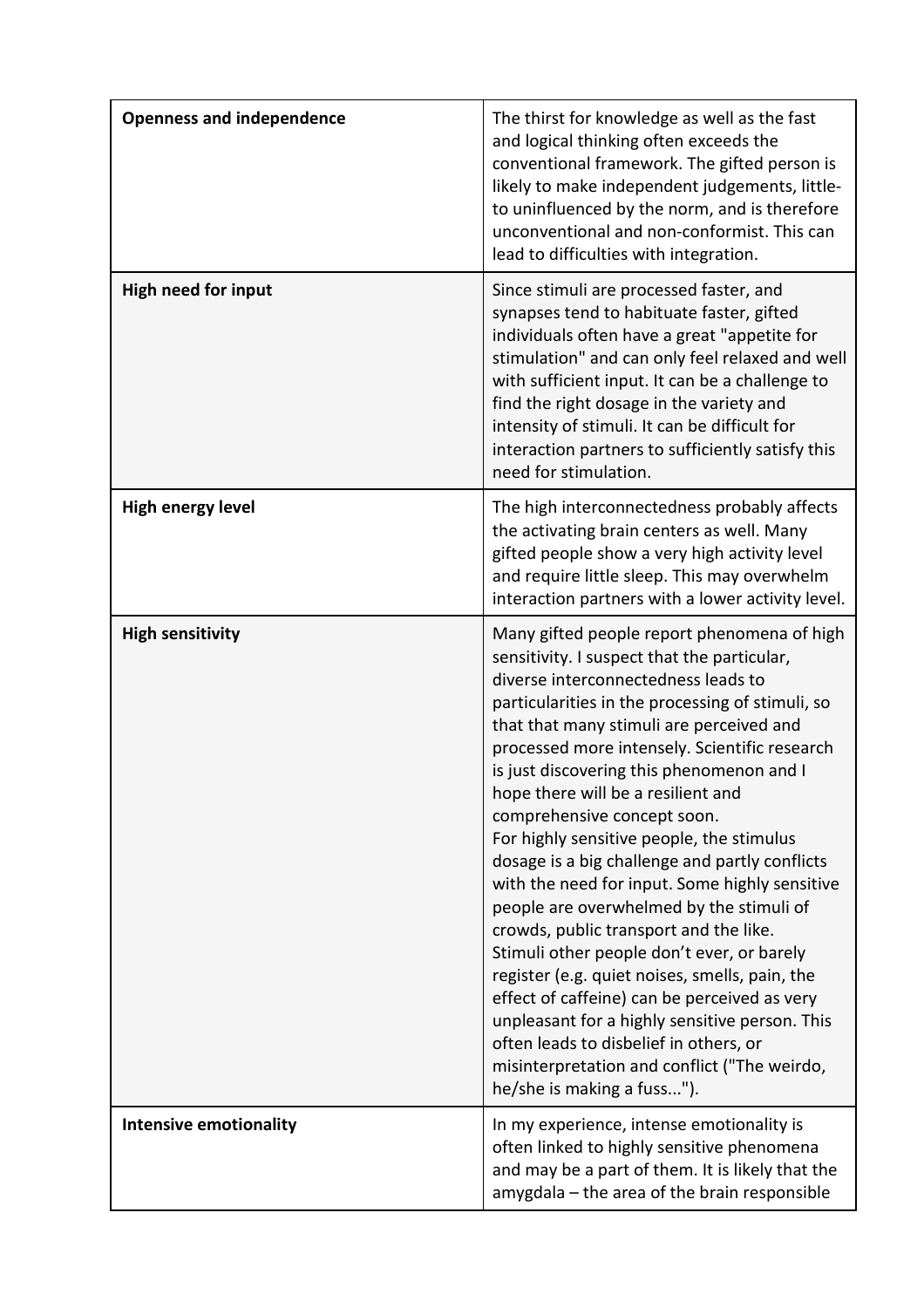|                                                                                             | for emotions $-$ is also more strongly<br>connected. This can result in very intense<br>feelings and difficulties regarding the<br>regulation of emotions. There is also a<br>discrepancy in maturation between cognitive<br>and emotion-associated brain areas at a young<br>age. People often seek counselling for intense<br>tantrums, existential fears, or a very strong<br>sense of compassion that makes it impossible<br>to set boundaries, which can lead to social<br>difficulties.                                                                                                                                                                                                                                 |  |
|---------------------------------------------------------------------------------------------|-------------------------------------------------------------------------------------------------------------------------------------------------------------------------------------------------------------------------------------------------------------------------------------------------------------------------------------------------------------------------------------------------------------------------------------------------------------------------------------------------------------------------------------------------------------------------------------------------------------------------------------------------------------------------------------------------------------------------------|--|
| <b>Strong sense of justice</b>                                                              | I suspect a correlation to the intense<br>emotionality and the tendency to look for<br>patterns and to deal with things on an abstract<br>level. Gifted people sometimes find it difficult<br>to approach matters pragmatically and "look<br>the other way sometimes". This pattern also<br>brings with it a risk of social issues.                                                                                                                                                                                                                                                                                                                                                                                           |  |
| <b>Feeling of being different</b>                                                           | Gifted persons often consciously and<br>subconsciously perceive a disparity between<br>themselves and their surroundings. In many<br>cases this leads to a (for them) inexplicable<br>feeling of being "somehow different". In cases<br>in which this feeling of being different involves<br>other negative feelings, like e.g. the feeling of<br>not fitting in or of not understanding other<br>people or how the world works, it can turn<br>into the so-called "Wrong Planet Syndrome":<br>they feel as if they lived on the wrong (or an<br>alien) planet.<br>More often than not, the feeling of being<br>different goes hand in hand with a feeling of<br>loneliness and/or helplessness, and<br>psychological strain. |  |
| Furthermore, there are various indicators of physiological correlates. This is a selection: |                                                                                                                                                                                                                                                                                                                                                                                                                                                                                                                                                                                                                                                                                                                               |  |
| <b>Physical traits</b>                                                                      | Studies indicate physiological differences such<br>as, for example, height, higher body<br>symmetry, near-sightedness, as well as higher<br>life-expectancy (rf. e.g. Jensen, 1998; Brand,<br>1987; Deary et al. 2008).                                                                                                                                                                                                                                                                                                                                                                                                                                                                                                       |  |
| <b>Diseases</b>                                                                             | There are indications of correlations to<br>diseases, e.g. Asperger's, allergies,<br>autoimmune diseases, asthma, speech<br>impediments, ticks (cf. e.g. Geshwin and<br>Galaburda, 1987; Silvermann, 2002). All these                                                                                                                                                                                                                                                                                                                                                                                                                                                                                                         |  |